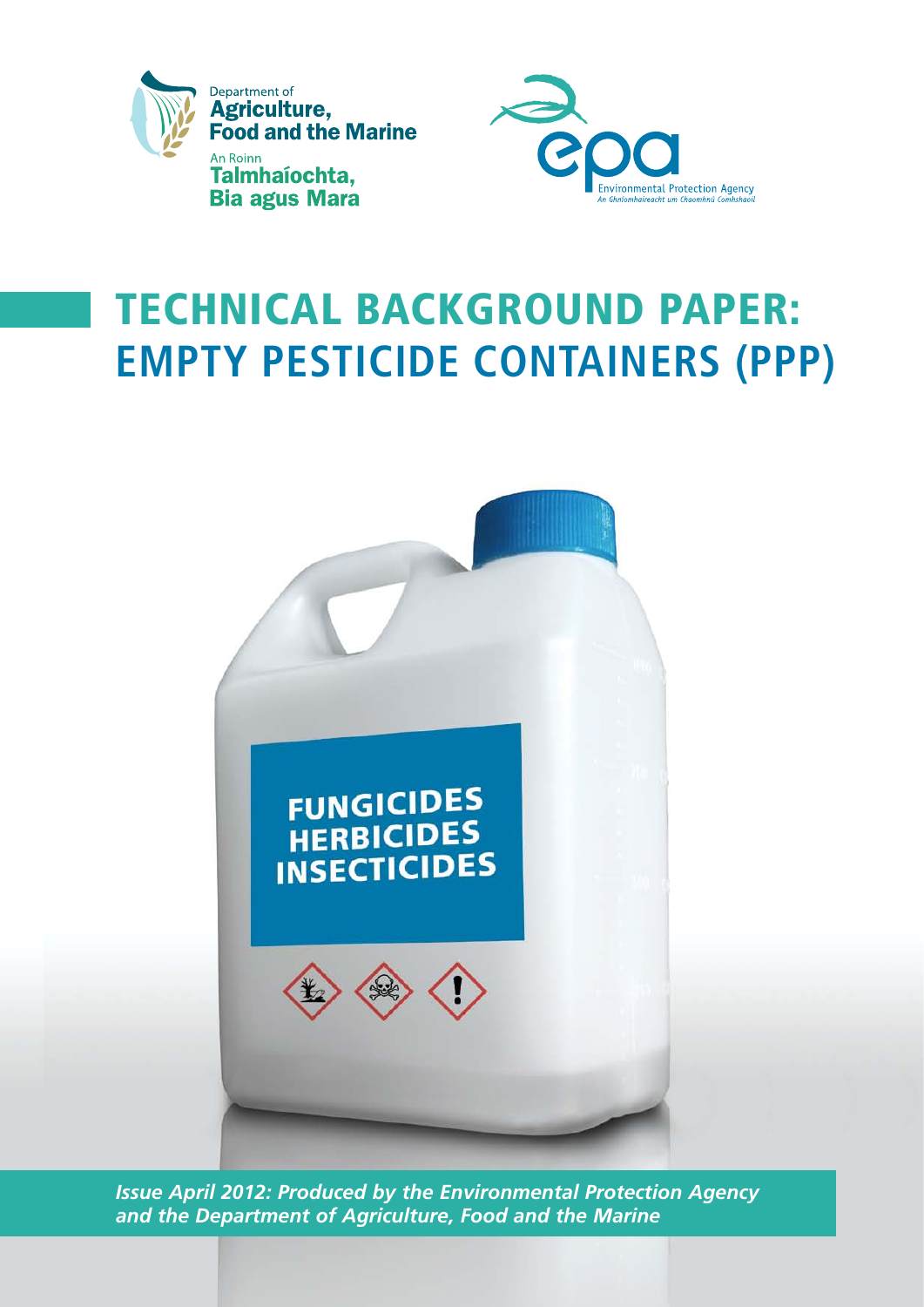### **1. Background**

In Ireland there is a lack of clarity and guidance in relation to the classification of triple rinsed plant protection product containers i.e., hazardous or nonhazardous waste and their subsequent management. This lack of clarity and guidance is resulting in significant difficulties for waste recovery initiatives trying to ensure that their recovery and/or disposal is undertaken in line with best practicable environmental option (BPEO). There are various national estimates of the quantities of plant protection product (PPP) containers placed on the Irish market. The Pesticide Registration and Control Division (PRCD) of the Department of Agriculture, Food and the Marine (DAFM) has estimated that approximately 365 tonnes of PPP containers were placed on the market in 2006.

From background research undertaken it appears that many European countries and also other OECD countries including the USA and Canada classify triple rinsed PPP containers as non-hazardous waste. In Europe at present, the European Waste Catalogue links the classification of hazardous wastes to concentrations of dangerous substances within the waste and threshold concentrations derived from the Dangerous Substances Directive<sup>1</sup> and the Dangerous Preparations Directive<sup>2</sup> however this 'link' will be subject to amendments that will enter into force in 2015 (see section 1.1.1). Many plant protection products particularly insecticides, contain active substances which depending on the residual concentration remaining in the PPP container could be classified as hazardous waste. However, recent trial work undertaken by DAFM where the mass of the pesticide residue left in the container after triple rinsing was estimated and extrapolated and compared against the most stringent concentration limits for hazardous waste under the Dangerous Preparations Directive appear to indicate that triple rinsed PPP containers should be classified as non-hazardous waste. This technical document provides information on the following:

- ▼ Relevant waste and plant protection product legislation;
- ▼ Practices in other countries in relation the classification and management of PPP containers;
- ▼ National legislation in relation to triple rinsing PPP containers;
- ▼ Current National policy in relation to triple rinsed PPP containers;
- ▼ Triple rinse data results from the Pesticide Registration and Control Division (PRCD) of the Department of Agriculture, Food and the Marine (DAFM); and
- ▼ The 7-STEPS: Good Practice Guide for triple rinsing and management of PPP containers based on best practicable environmental option (BPEO) and developed in conjunction with this technical background document.

#### **1.1 Relevant Legislation**

#### **1.1.1 Waste and chemical**

The revised Waste Framework Directive (WsFD)<sup>3</sup>, which replaces both the Waste Framework Directive<sup>4</sup> and the Hazardous Waste Directive<sup>5</sup> defines hazardous waste as waste possessing one or more of the 15 hazardous properties set out in Annex III of the WsFD from H1 for explosive substances and preparations to H15 waste capable of yielding another substance. The WsFD indicates that the classification of waste as hazardous should be based on European legislation on chemicals. Annex III in the WsFD attributes the 15 hazardous properties by reference to the Dangerous Substances Directive and the Dangerous Preparations Directive.

The WsFD provides for a list of waste, the European Waste Catalogue (EWC) to classify wastes and identify those which are considered to be hazardous because of the hazardous properties in Annex III of the WsFD.

2. Directive 1999/45/EC of the European Parliament and of the Council of 31 May 1999 concerning the approximation of the laws, regulations and administrative provisions of the member states relating to the classification, packaging and labelling of dangerous preparations.

<sup>1.</sup> Council Directive 67/548/EEC of the 27 June 1967 on the approximation of laws, regulations and administrative provisions relating to the classification, packaging and labelling of dangerous substances.

<sup>3.</sup> Directive 2008/98/EC of the European Parliament and of the Council of 19 November 2008 on waste and repealing certain Directives (WsFD).

<sup>4.</sup> Council Directive of 15 July 1975 on Waste (75/442/EEC).

<sup>5.</sup> Council Directive of 12 December 1991 on Hazardous Waste (91/689/EEC).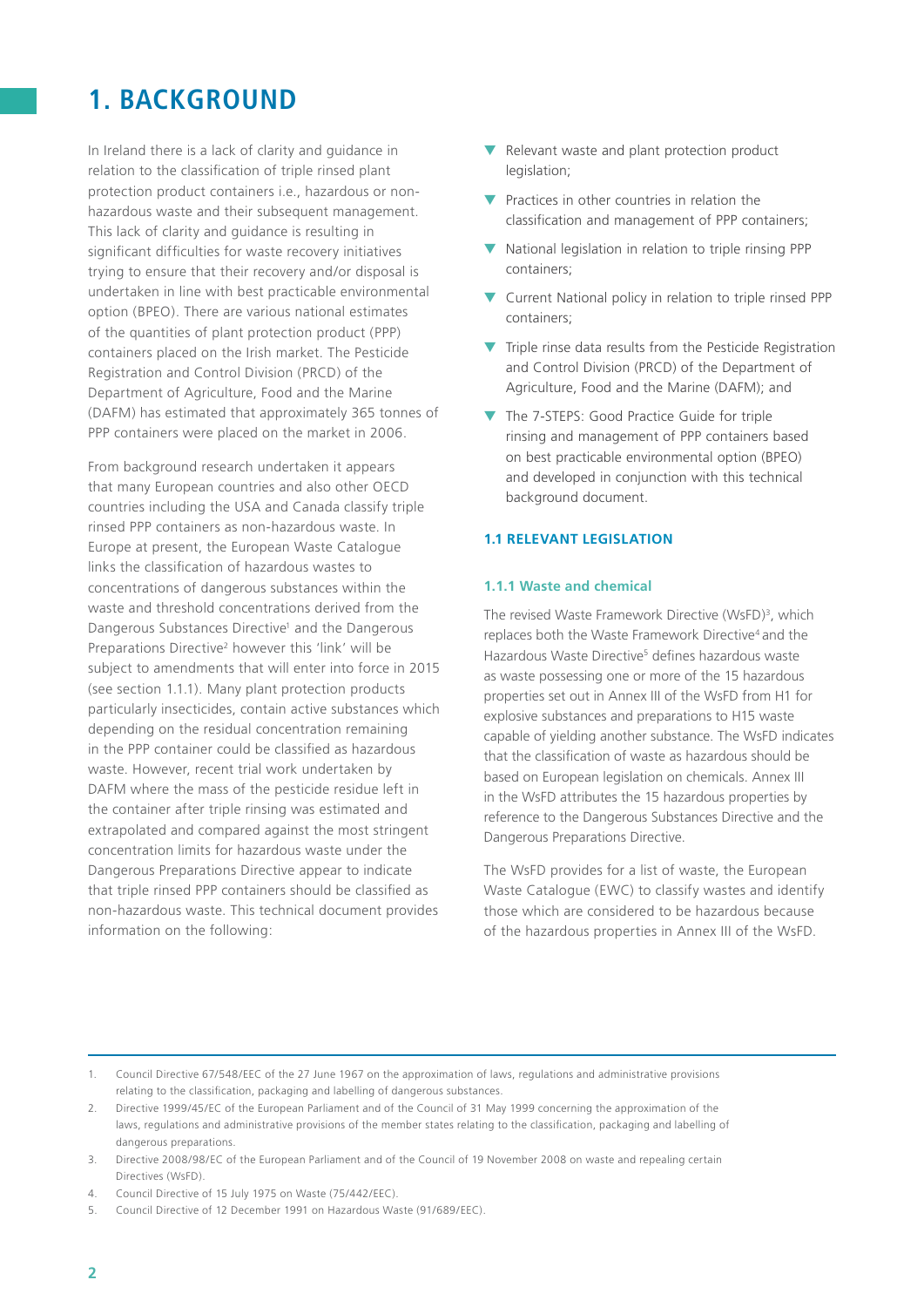In the European Waste Catalogue (EWC), wastes are grouped according to generic industry, process or waste type. It differentiates between non-hazardous and hazardous waste by identifying hazardous waste entries with an asterisk (\*). In relation to used PPP containers, the likely EWC codes that could apply are given in Table 1 below.

#### **Table 1: EWC codes which apply to used PPP containers**

| <b>EWC Code</b> | <b>Description</b>                                         |
|-----------------|------------------------------------------------------------|
| 02 01 08*       | Agrochemical waste containing<br>dangerous substances      |
| 02 01 09        | Agrochemical waste other than those<br>mentioned in 020108 |

The EWC links the classification of certain hazardous wastes to the concentration of dangerous substances within the waste and threshold concentrations derived from both the Dangerous Substances and Dangerous Preparations Directives. Both the Dangerous Substances and Dangerous Preparations Directive shall be repealed with effect from 1st June 2015 by Regulation (EC) No 1272/2008<sup>6</sup> on classification, labelling and packaging of substances and mixtures (CLP Regulation).

The Dangerous Preparations Directive provides procedures and concentration limits for the evaluation of the properties of wastes which renders them hazardous to human health (e.g. harmful, toxic, carcinogenic), and the environment. The concentration limits given are expressed as a weight/weight percentage. The most **stringent limits** that are specified in the Dangerous Preparations Directive that would be applicable to the active substances remaining in triple rinsed PPP containers are given in Table 2.

#### **Table 2: Relevant concentration limits and hazardous properties**

| <b>Properties of waste</b><br>which render it<br>hazardous                                                                                                                                                          | <b>R-phrase</b>                            | <b>Concentration</b><br>limit                                                              |
|---------------------------------------------------------------------------------------------------------------------------------------------------------------------------------------------------------------------|--------------------------------------------|--------------------------------------------------------------------------------------------|
| H <sub>6</sub> Toxic:<br>Toxic substances<br>and preparations<br>(including very toxic)<br>if inhaled, ingested<br>or penetrate skin,<br>may involve serious,<br>acute or chronic<br>health risks and even<br>death | $T^+$ with<br>R26, R27,<br>R <sub>28</sub> | Very toxic<br>at a total<br>concentration<br>of $\ge 0.1\%$                                |
| <b>H14 Ecotoxic:</b><br>Ecotoxic waste which<br>presents or may<br>present immediate or<br>delayed risks for one<br>or more sectors of<br>the environment                                                           | N R50-53                                   | Acute aquatic<br>toxicity and<br>long-term<br>effects at<br>concentrations<br>$\ge 0.25\%$ |

Under the CLP Regulation, wastes are considered to be mixtures and therefore will continue to be classified according to the Dangerous Preparations Directive until 1st June 2015. After which the CLP Regulation will be used. Appendix 1 provides a summary of the relevant requirements of the CLP Regulation in relation to the classification of PPP containers as either hazardous or non-hazardous waste. The CLP Regulation provide generic cut-off values for hazard class and categories and also specific concentrations limits and M-factors<sup>7</sup> for an extensive list of chemicals (see Annex 5, Table 3.1), including many PPP.

<sup>6.</sup> Regulation (EC) No 1272/2008 of the European Parliament and of the Council of 16 December 2008 on the classification, labelling and packaging of substances and mixtures, amending and repealing Directives 67/548/EEC and 1999/45/EC, and amending Regulation (EC) No 1907/2006.

<sup>7.</sup> M factor = means a multiplying factor. It is applied to the concentration of a substance classified as hazardous to the aquatic environment acute category 1 or chronic category 1, and is used to derive by the summation method the classification of a mixture in which the substance is present (Regulation 1272/2008).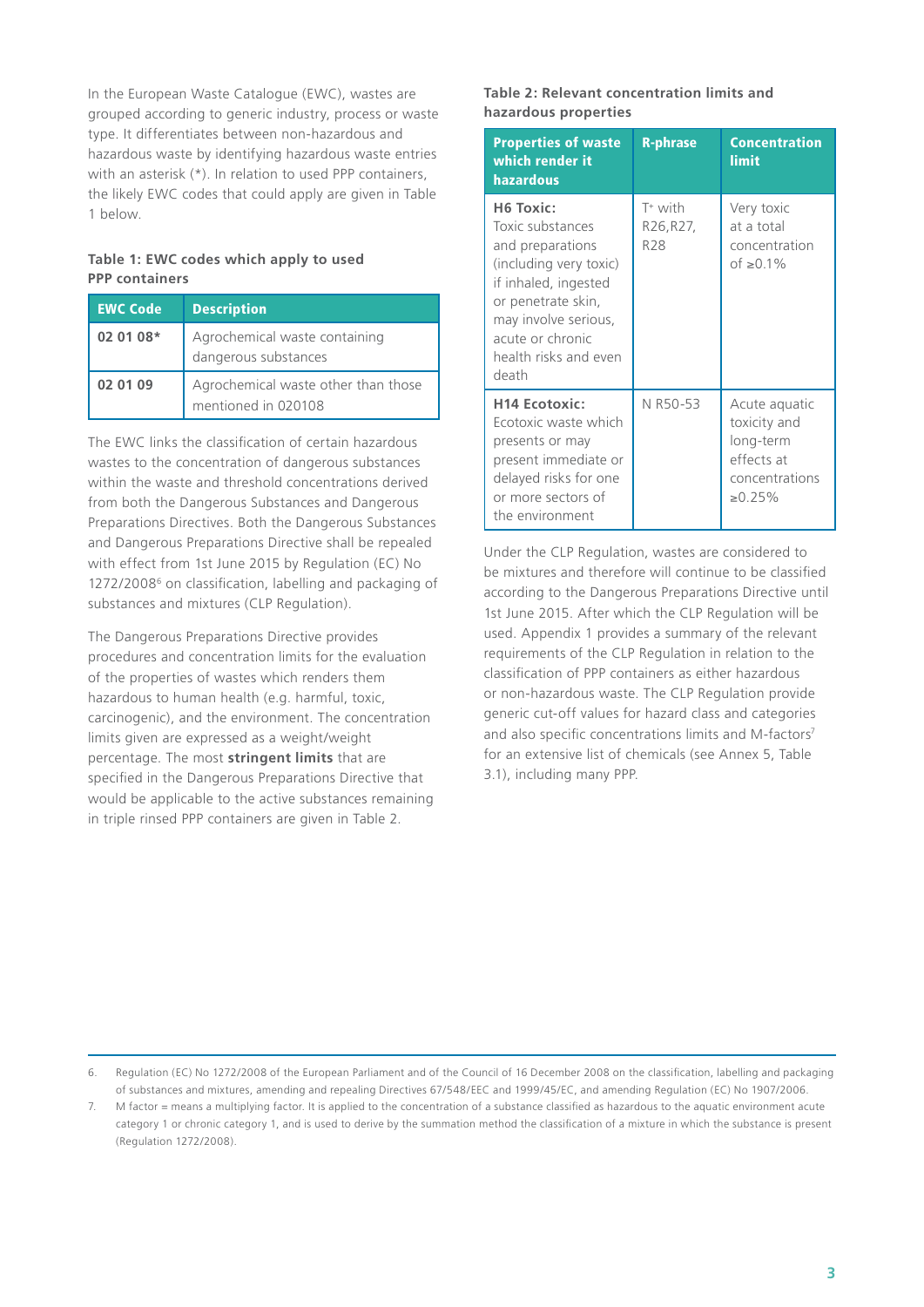#### **1.1.2 Plant Protection Product Legislation**

EU and National legislation on the authorisation, placing on the market and use of plant protection products is linked in various ways to legislation on waste, the Dangerous Substances and Dangerous Preparations Directives and the CLP Regulation. The Department of Agriculture, Food and the Marine (DAFM) is the competent authority for implementing legislation relating to Plant Protection Products (PPP) and Biocidal Products. The legislation controls various aspects of PPP including its authorisation for marketing and use, labelling and the principles of good plant protection practice (GPPP), and the requirement for triple rinsing plant protection product containers. Legislation relating directly to plant protection products includes:

- Regulation (EC) No  $1107/2009^8$  of the European Parliament and Council concerning the placing of plant protection products on the market. This Regulation came into force from 14th June 2011, and lays down rules for PPP placement on the market, use and control. It sets down rules for the approval of active substances, safeners, synergists and adjuvants contained in PPP. The purpose of the Regulation is to ensure a high level of protection of both human and animal health and the environment, harmonise rules relating to placing these products on the market and improving agricultural production. Article 65 links the requirements of classification, labelling and packaging of PPP to the Dangerous Preparations Directive.
- Directive 2009/128/EC of the European Parliament and the Council establishing a framework for Community Action to achieve sustainable use of pesticides. This Directive came into force in October 2009 and Member States are required to bring into law by 26th November 2011. It established a framework to achieve sustainable use of pesticides by reducing the risks and impacts of pesticides on human health and the environment and by promoting the use of integrated pest management. This Directive applies to pesticides that are plant protection products. It is expected that the scope of the Directive will be widened in the future to cover biocidal products. Article 13 refers to the handling and storage of pesticides and treatment of their

packaging and remnants in order that they do not endanger human health or the environment. Article 13 (e) refers to the recovery or disposal of pesticide remnants and their packaging and that this should be done in accordance with EU legislation on waste.

- ▼ SI No. 83 of 2003 European Communities (Authorisation, Placing on the market, Use and Control of Plant Protection Products) Regulations 2003. SI No 83 is being substantially overhauled in the coming months by DAFM to ensure compliance with Regulation EC No. 1107/2009.
- ▼ DAFM is also finalising a new Statutory Instrument which will implement the provisions detailed in Directive 2009/128/EC.

#### **1.1.3 European Communities (Authorisation, Placing on the market, Use and Control of Plant Protection Products) Regulations 2003 (SI no.83 of 2003)**

SI no.83 of 2003 (as amended) is the principal national piece of legislation for plant protection products. This controls the authorisation, placing on the market and use and control of PPP. The DAFM is the competent authority for its implementation in Ireland. Regulation 6(a)(d) requires that the use of plant protection products should be done in accordance with the principles of good plant protection practice (GPPP) which are detailed in Appendix 13 to the Regulation. GPPP provide a practical standard for assessing individual practices in relation to human health, animal health and environmental safety. Rinsing of PPP packaging is covered in section 9 of Appendix 13. It states that PPP packaging should be triple rinsed and punctured to prevent re-use.

<sup>8.</sup> Regulation (EC) No. 1107 of 2009 of the European Parliament and the Council of 21 October 2009 concerning the placing of plant protection products on the market and repealing Council Directive 79/117/EEC (of 21st December 1978 prohibiting the placing on the market and use of plant protection products containing active substances) and Council Directive 91/414/EEC (of 15th July 1991 concerning the placing of plant protection products on the market).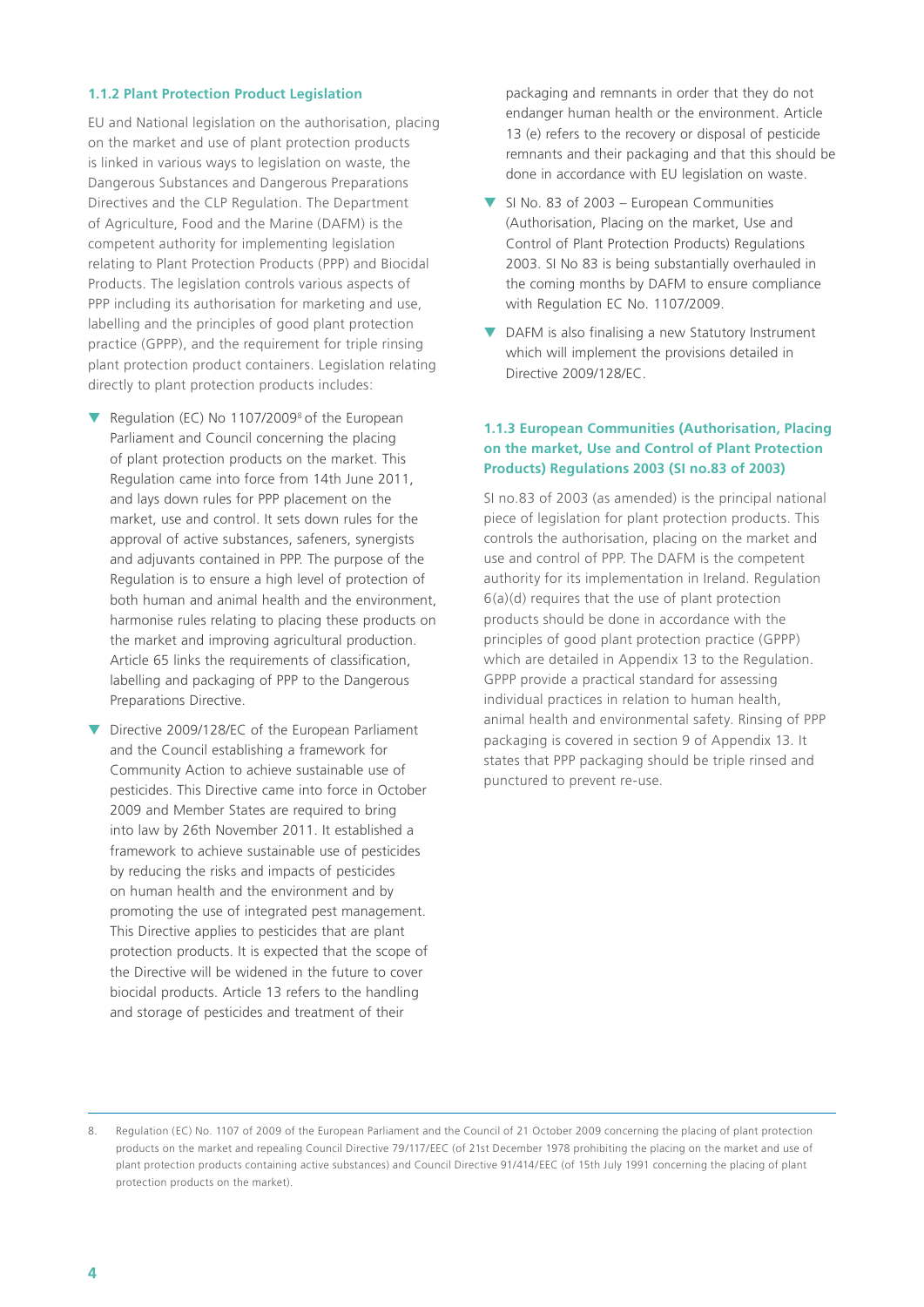# **2. International practices in relation to classification of PPP containers**

#### **2.1 European Crop Protection Association**

The European Crop Protection Association (ECPA), which is a pan-European representative organisation of the crop protection industry, carried out a survey of the waste classification of PPP containers across Europe in 2006. ECPA estimates that approximately 34,000 tonnes of PPP containers are placed on the European market each year (ECPA, 2007). At least 80% of PPP containers are plastic with the majority being high density polyethylene (HDPE), followed by polyethylene terephthalate (PET), the remaining packaging being mostly film or paper based. Continuous work is being undertaken by industry in collaboration with farmers to improve packaging design of PPP containers. The aim of this work is to simplify procedures for farmers, improve handling safety, reduce waste and protect the environment. The main features of the PPP container design includes smooth internal surfaces, large centrally located necks, isolated handles and no foil seals.



The 2006 survey carried out by ECPA shows an inconsistent approach to the waste classification of triple rinsed PPP containers across Europe. A summary is provided below in Table 3.

#### **Table 3: Waste classification of triple rinsed PPP containers across Europe (2006)**

| <b>Country</b> | <b>Waste Classification of triple</b><br><b>rinsed PPP containers</b> |
|----------------|-----------------------------------------------------------------------|
| <b>Belgium</b> | Non-hazardous (NH)                                                    |
| Croatia        | Hazardous (H)                                                         |
| <b>Denmark</b> | Non-hazardous                                                         |
| Estonia        | Non-hazardous                                                         |

| <b>Country</b>     | <b>Waste Classification of triple</b><br><b>rinsed PPP containers</b> |  |  |
|--------------------|-----------------------------------------------------------------------|--|--|
| <b>Finland</b>     | Hazardous                                                             |  |  |
| <b>France</b>      | Within collection scheme                                              |  |  |
|                    | NH, outside H                                                         |  |  |
| Germany            | Non-hazardous                                                         |  |  |
| Greece             | Non-hazardous                                                         |  |  |
| Hungary            | Within scheme NH, outside H                                           |  |  |
| Ireland            | Local variation                                                       |  |  |
| Lithuania          | Non-hazardous                                                         |  |  |
| Luxembourg         | Non-hazardous                                                         |  |  |
| <b>Netherlands</b> | Non-hazardous except contains                                         |  |  |
|                    | Very toxic (T+)                                                       |  |  |
| Poland             | Hazardous                                                             |  |  |
| Portugal           | Hazardous                                                             |  |  |
| Romania            | Hazardous                                                             |  |  |
| Slovak             | Hazardous                                                             |  |  |
| Republic           |                                                                       |  |  |
| Spain              | Non-hazardous but toxic                                               |  |  |
| <b>Turkey</b>      | Hazardous                                                             |  |  |
| UK                 | Non-hazardous                                                         |  |  |

 $(H =$  hazardous;  $NH =$  non-hazardous)

There is obviously an inconsistent approach to the classification of triple rinsed PPP containers. Seven countries were unable to respond as the information was not available. Eleven collection and recovery schemes have been established by ECPA members, while ten countries have national industrial schemes that collect PPP containers as part of a wider packaging scheme. In many countries it would appear that provided there is an approved collection and recovery scheme for triple rinsed PPP containers, this waste is deemed to be non-hazardous.

#### **2.2 United States of America**

In 1990 the United States Environmental Protection Agency (USEPA) assessed over 10 pesticide residue removal studies conducted between 1972 and 1990. The findings of this assessment were reported in a *Container Study – report to Congress Report (1992)*. The USEPA found that, regardless of the formulation used in the test, triple rinsing generally removed 99.9999% of the residue in 1, 2.5 and 5 gallon plastic containers. The USEPA defines percent removal<sup>9</sup> in

<sup>9.</sup> Percent removal = { $1.0 - 1$  (Rinsate concentration of a.i.(mg/litre)  $x = 100$ } (Original concentration of a.i(mg/litre)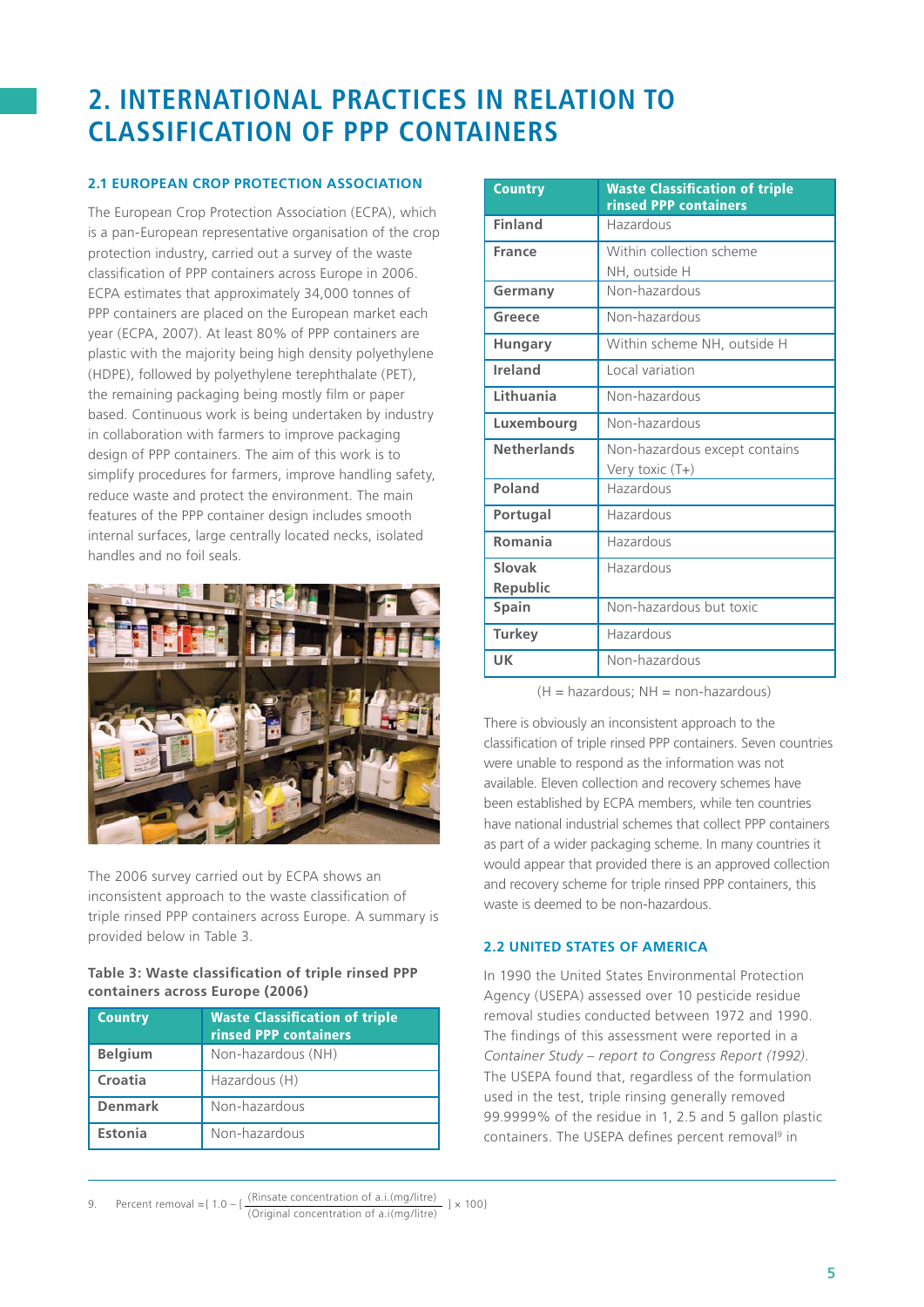terms of the concentration of active ingredient in a given rinsate compared to the original concentration of active ingredient in the formulation. They found triple rinsing to be more effective than pressure rinsing. Based on this report and other collaborative research, triple rinsed containers were designated as non-hazardous material.

The American Society of Agricultural and Biological Engineers (ASABE) developed an American National Standard for recycling pesticide containers (ANSI/ ASABE, 2006). This was adopted by the American National Standard in 2006 and reaffirmed in 2011. The standard specifies management practices for effectiveness and safety in the handling, cleaning and recycling of used non-refillable HDPE containers that originally held pesticides and adjuvants. The standard provides procedures on rinsing containers, inspection of cleaned containers, non-recyclable containers, collection, transport, reprocessing and manufacturing to acceptable end-use products. In relation to acceptable end-uses the standard specifies the following:

- ▼ Acceptable end-use products shall be determined such that they will have no unreasonable adverse effects on the environment, people handling plastic, or users of the end-products manufactured from the recycled plastic;
- ▼ Products with frequent human exposure, such as food or beverage containers, toys, playground equipment and similar products are not acceptable;
- ▼ Acceptable end-use products include marine pilings, bridge pilings, field drain pipe, fence posts, construction site mats, speed bumps, parking stops, hazardous waste drums, scaffold nailing strips, commercial truck sub-floor support members and commercial truck/manure spreader decker boards.
- ▼ Other acceptable end-use products shall be identified by carrying out a risk assessment that takes into account the following factors:
	- › Physical, chemical and toxicological properties of pesticides;
	- > The probable concentration of pesticides in or on the surface of the end-use product;
	- > The general characteristics of the end-use product, including the potential human and environmental exposure; and
	- > The inputs used in the risk assessment for determining acceptable end-use products should be based on statistically valid sampling and analytical data.

The USEPA policy judgement allowed for the establishment of an industry led pesticide container recycling programme in 1992 called Ag Container Recycling Council *(www.acrecycle.org)*. This programme collects and recycles over 5,000 tonnes of HDPE plastic per annum. End-uses for the recycled plastic are specified. Currently approved end-uses include: plastic pesticide containers; industrial pallets; agricultural drain pipes; speed bumps; parking stops; drums to store hazardous waste; dock and sea wall pilings; commercial truck sub-floor supports; and scaffold nailing strips.

In 2008, the USEPA proposed that agricultural retailers of pesticide containers (HDPE, non-refillable) must participate in a statutory recycling programme. This proposal made under an executive order was rejected by the Office of Management and Budget (OMB) on the grounds that it remains unclear whether providing a proposed recycling programme will result in a reduction in the improper disposal of PPP containers and the costs of such a scheme would exceed the benefits by more than two orders of magnitude. The USEPA has suspended work on the proposed statutory recycling programme.

#### **2.3 World Health Organisation and Food and Agricultural Organisation of the UN**

In May 2008, the WHO and the FAO prepared and published an *International Code of Conduct on the distribution and use of pesticides* (WHO/FAO, 2008). It provides guidelines on the management options for empty pesticide containers in order to minimise the potential health and environmental impacts associated with their disposal. It recommends the establishment of a container management scheme to minimise the risks and contribute to resource use efficiencies. It emphasis that successful container management schemes around the world are only achieved with full stakeholder participation along the supply chain including governments, manufacturers, users, distributors, suppliers, recyclers and waste disposal companies, NGOs and trade unions. The guidelines provide recommendations on container design and labelling; cleaning including triple rinsing; and waste classification for triple rinsed PPP containers. The report recommends that Countries should address the issue of waste classification for emptied, cleaned PPP containers. The decision to classify as either hazardous or nonhazardous waste has significant implications for costs and administrative burdens. For example, in Germany the cost differential between managing empty triple rinsed PPP containers as hazardous and non-hazardous has been estimated at €0.60 per kilogramme of empty container. The report also refers to studies undertaken in Canada. One of the main recommendations in this report is that countries should classify properly rinsed containers that have been inspected as non-hazardous waste.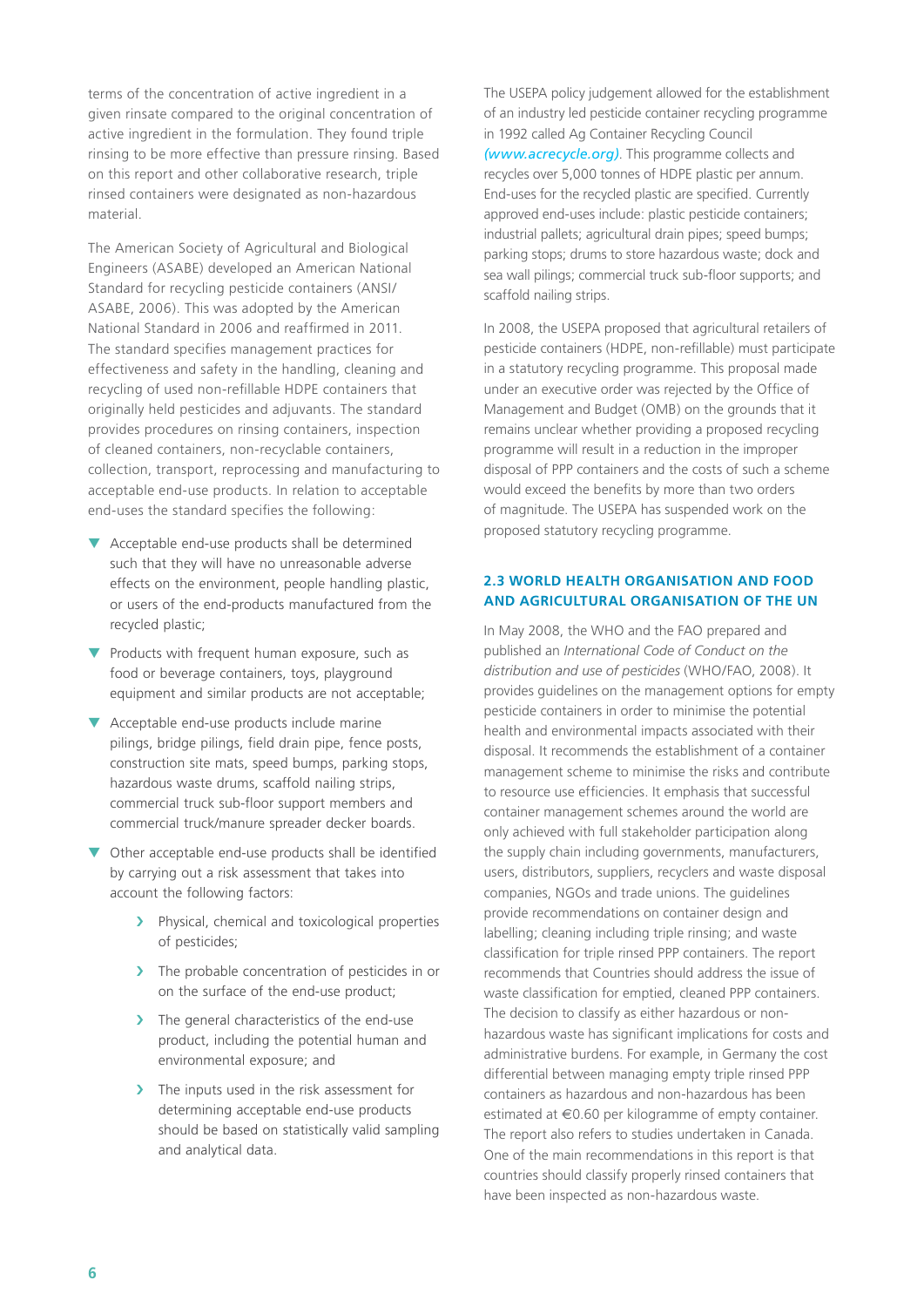#### **2.4 UK Environment Agency**

The Environment Agency (EA) in the UK made a policy decision that triple rinsed, or pressure rinsed agricultural pesticide containers are non-hazardous waste. It is unclear how this decision was made but it appears that it was probably based on research information and practices from the USA. The EA has published specific guidance for farm wastes including hazardous waste. In this guidance, waste descriptions, classification and EWC codes are provided for many waste streams, e.g., packaging waste, animal health wastes, C&D waste, oil and machinery waste. The guidance states that "plastic and metal pesticide containers are only non-hazardous if they are emptied and triple rinsed". Guidance is available on the EA web site on farm waste at *[http://publications.environment-agency.gov.uk/](http://publications.environment-agency.gov.uk/PDF/GEHO0309BQCW-E-E.pdf) PDF/GEHO0309BQCW-E-E.pdf* and *http://publications. [environment-agency.gov.uk/PDF/GEHO0309BQGK-](http://publications.environment-agency.gov.uk/PDF/GEHO0309BQGK-E-E.pdf)E-E.pdf*. Guidance on triple and pressure rinsing

is available in the UK from the Voluntary Initiative and Crop Protection Association at *http://www. [voluntaryinitiative.org.uk/content/water.aspx](http://www.voluntaryinitiative.org.uk/content/water.aspx)*.

#### **Table 4: Current EA Guidance on classification of triple rinsed PPP containers**

| <b>Packaging</b><br>waste                              | <b>Possibly</b><br>hazardous                                                                                | <b>Non-hazardous</b>                                                                                                                     |
|--------------------------------------------------------|-------------------------------------------------------------------------------------------------------------|------------------------------------------------------------------------------------------------------------------------------------------|
| <b>Plastic</b><br>and metal<br>pesticide<br>containers | These may be<br>hazardous if they<br>are not emptied<br>and triple rinsed<br>and drained<br>$EWC - 020108*$ | These are only<br>non-hazardous if<br>they are emptied<br>and triple rinsed.<br>$FWC$ Plastic $-$<br>15 01 02<br>EWC Metal -<br>15 01 04 |

#### **2.5 Australia**

The main recycling programme in Australia for the recycling of plant protection products and animal health products is drumMUSTER, which was established in November 1998 under an industry led waste reduction scheme agreed between industry, the National Farmers Federation and the Australian Government. drumMUSTER is Australia's largest environmental programme and is funded via a levy on the purchase price of crop protection and animal health chemical products sold in eligible non-returnable rigid plastic and steel containers over 1kg or 1L in size. The levy is paid by manufactures into a fund administered by Agstewardship Australia and then passed onto the consumer via the distribution and retail trade.

drumMUSTER collects and recycles clean triple rinsed crop production and on-farm animal health chemical

containers. Guidance is provided on triple rinsing, and once the containers are cleaned farmers can deliver these containers to over 750 collection sites across Australia. The recycled plastics and metals are used in the manufacture of a whole range of products such as outdoor furniture, wheelie bins, road signs and posts, irrigation pipes etc. The requirement for cleaning and triple rinsing the chemical containers is an extremely important part of the drumMUSTER recycling process. Containers not properly cleaned are not accepted into the programme. Under current Regulations in most states within Australia, containers that have not been properly rinsed are classified as hazardous waste. Since inception, over 18 million containers have been collected under the drumMUSTER programme which represents over 23,000 tonnes of recyclable materials. Further information on drumMUSTER is available at *http://www.drummuster.com.au/*.

Another programme in Australia was established to provide a reliable and responsible collection and disposal service for users of agricultural and veterinary chemicals. The programme is called ChemClear and it aims to reduce the quantity of obsolete agvet chemicals stored on farms and in small businesses. ChemClear is an extended producer responsibility programme and an industry stewardship initiative of the Industry Waste Reduction Scheme (IWRS). This includes industry associations such as Croplife Australia Ltd., AgSafe Ltd., Animal Health Alliance, Veterinary Manufacturers Distribution Association, the National Farmers Federation of Australia and the Local Government Association. A fee applies to the collection and disposal of agvet products in this scheme where the chemical contained in the products are unidentifiable, i.e., labels missing or no identifiable features. The ChemClear Programme commenced in 2003, and has collected and disposed of in excess of 234 tonnes of agricultural chemicals and veterinary wastes. Further information is available at *http://www.chemclear.com.au/*.

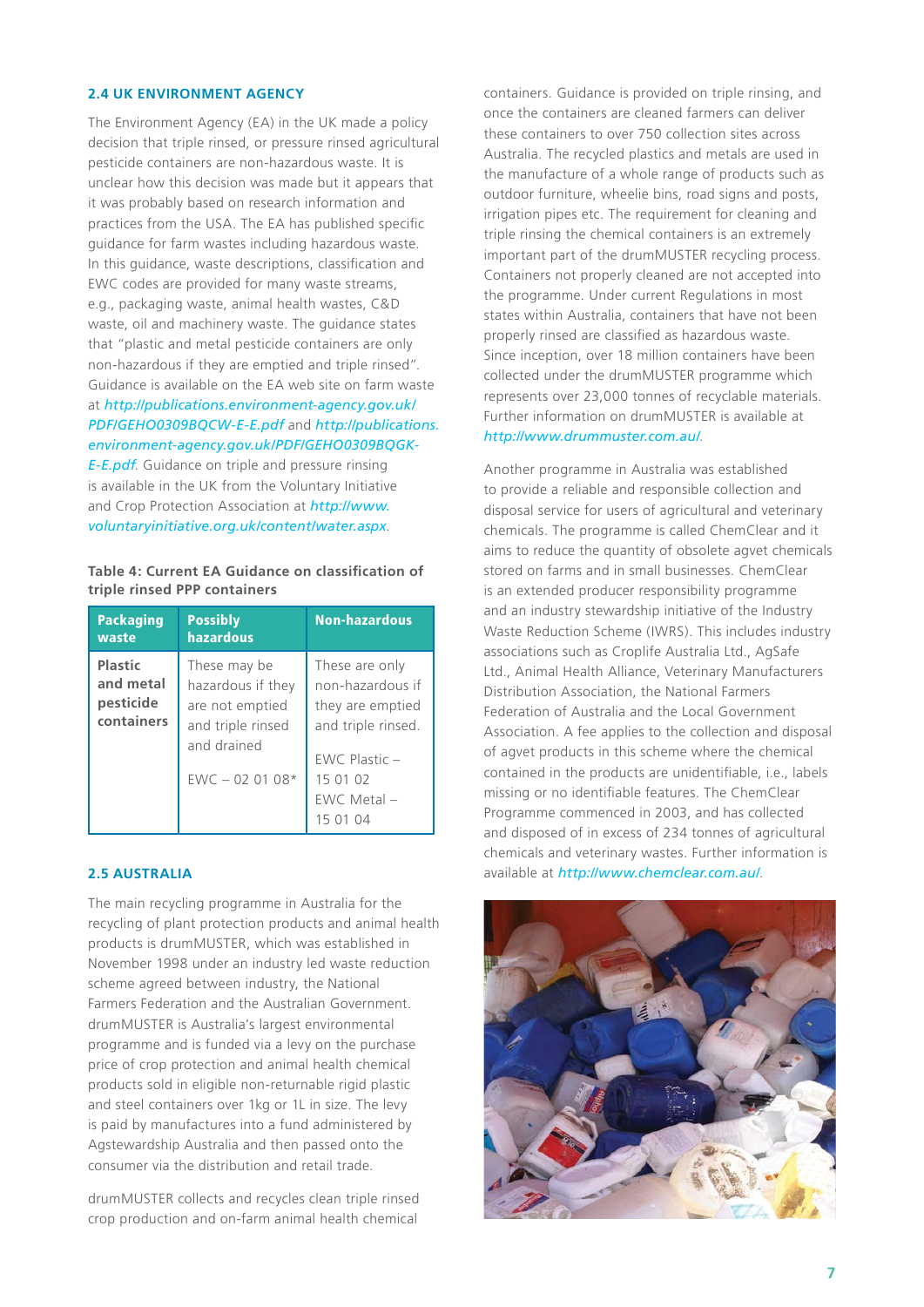# **3. Practice in Ireland**

#### **3.1 Recycling Compliance Scheme**

The Irish Farm Film Producers Group (IFFPG) was established by means of ministerial approval granted under the Waste Management (Farm Plastics) Regulations, SI. No. 341 of 2001. IFFPG is a not-for-profit organisation made up of manufacturers, importers and suppliers of farm film plastics used in forage conservation. Currently Farm Plastics Recycling Ltd. in partnership with IFFPG is the sole approved body in Ireland for the purposes of operating a compliance scheme for the recovery of farm plastic waste. IFFPG collects both at the farmyard and at bring centres. Over 20,000 tonnes of farm film plastics are collected and recycled annually. In 2010, Farm Plastics Recycling Ltd. was established. This company was formed by agri-supply and farming sectors to recycle fertiliser bags, feed bags, PPP and other chemical containers, netting and twine. While some PPP containers are collected there is no clear guidance to farmers or industry in relation to the classification of triple rinsed PPP containers as hazardous or non-hazardous waste.



IFFPG has estimated that approximately 350 tonnes of HDPE PPP containers are placed on the market annually. IFFPG in partnership with Farm Plastic Recycling Ltd. operates approximately 200 bring centres annually. The bring centres operate once or twice annually typically located in marts, co-operative stores, civic amenity sites and community centres and are registered with the Local Authority in accordance with Department of Environment, Community and Local Government (DECLG) Circular (Circular No. WPRR 02/09 – see section 3.2). In relation to PPP containers, farmers are requested to purchase recycling bags at their local co-operative and to place triple rinsed containers and washed caps into the recycling bags. At the bring centre the recycling bags are inspected by the Farm Plastics Recycling Ltd. contractor and the farmers contact details are attached to each bag. The recycling bags are taken back by the contractor operating on behalf of Farm Plastics Recycling Ltd. to an authorised facility

where it is again inspected, bulked and baled. Bales of containers are delivered onwards to a facility for recycling and reprocessing. The recycled plastic regrind is used in the manufacture of plastic products such as wheelie bins and piping.

#### **3.2 National Policy**

The Department of Environment, Community and Local Government has issued guidance to Local Authorities in the form of Circulars to assist and improve the collection and recovery of all farm plastics. In March 2009 the DECLG issued *Circular No. WPRR 02/09 Re: Authorisation of Bring Centres for Farm Plastics* allowing for less onerous authorisation requirements for bring centres, such as marts where farm plastics could be brought for recycling. Local authorities were advised that they could issue an authorisation letter with appropriate conditions to such an activity rather than the activity requiring a Certificate of Registration under the Waste Management (Facility Permit and Registration) Regulations 2007 (S.I. No. 821 of 2007 as amended).

Further guidance was issued by DECLG in May 2010, in the form of a *Circular No. WP16.10 Re: National Hazardous Waste Management Plan – collection of other farm plastics*. This Circular allows for the expansion of the collection and recovery scheme operated by IFFPG for silage sheeting and bale wrap to other farm plastics subject to certain conditions. The Circular addresses the growing concern for a more holistic approach to the collection of all farm plastics indicating that the scheme can be expanded to include the collection of LDPE fertiliser bags (500 and 50kg) and feed bags (25kg); polypropylene (PP) fertiliser bags (500kg); and HDPE pesticide containers. In the Circular, certain conditions are specified in relation to acceptance criteria and inspection of the farm plastics on the day of operation which include the requirement for inspection of the plastics and triple rinsing PPP containers. However, the Circular states that triple rinsing where conducted effectively should reduce the hazard associated with the containers (particularly where the original cap is refitted) to enable the bags to be handled safely (while not necessarily rendering them non-hazardous). While this guidance allows for the expansion of the collection scheme to other farm plastics, the issue in relation to the classification of PPP containers as hazardous or nonhazardous was not within the scope of the Circular. In addition, this Circular was issued before information on triple rinsed PPP containers undertaken by the DAFM became available. The results from this work are detailed in section 4.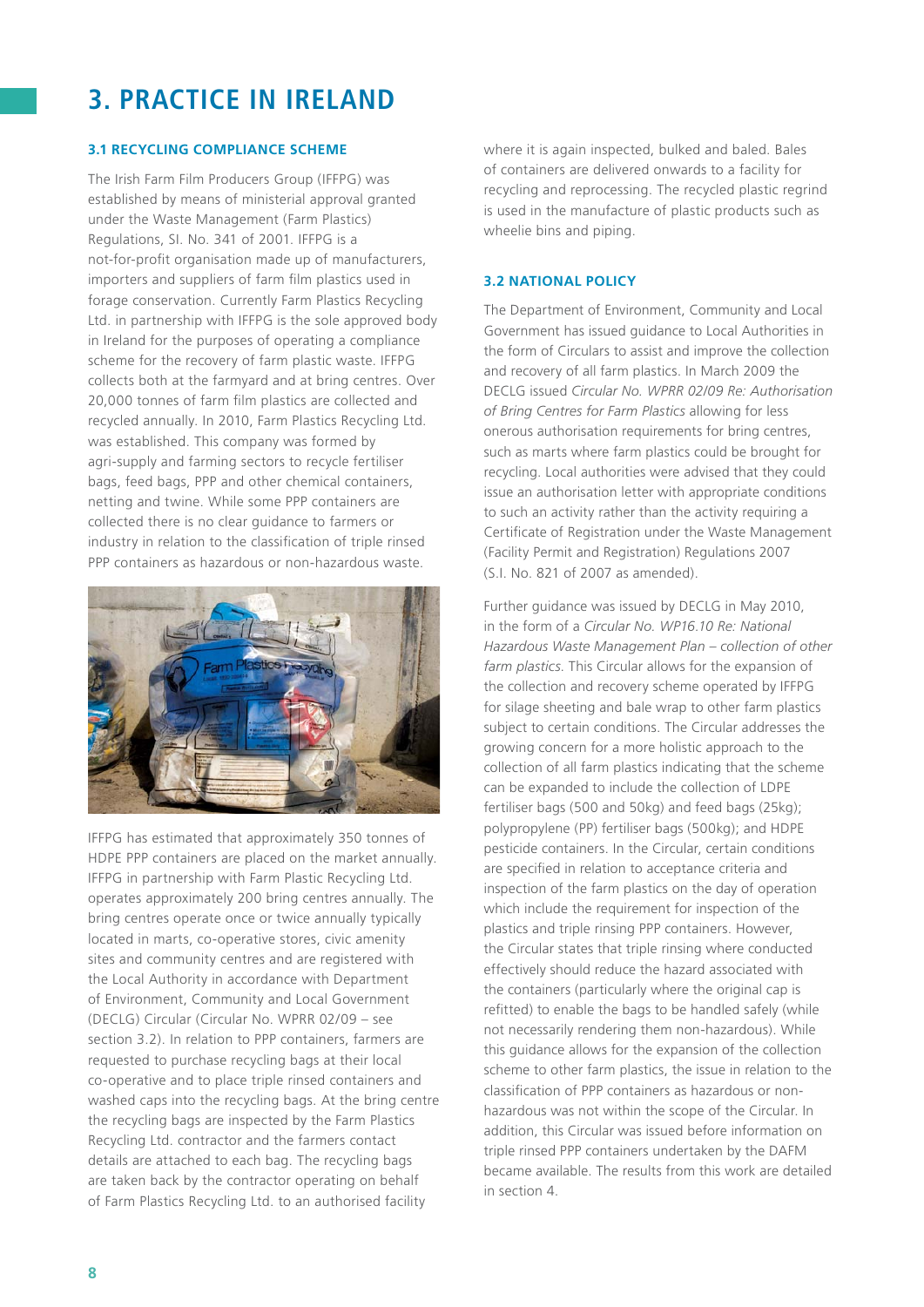# **4. Triple Rinse Data and Evaluation**

#### **4.1 Introduction**

DAFM has carried out triple rinsing work on PPP containers in their laboratory. The container sizes varied from 1L, 2L and 5L. The pesticides included insecticides, fungicides and herbicides. The active ingredient concentrations and the type of formulations varied to try to get a broad coverage of the range of pesticides available for use. Triple rinsing was carried out in accordance with the requirements of section 9

of Appendix 13 of SI No. 83 of 2003. Further details on triple rinsing are given in the accompanying 7-STEPS: Good Practice Guide for Empty Pesticide Containers. A further 4th rinse was carried out using solvent to approximate the quantity of active ingredient which may ingress into the HDPE container. The results are given Table 5. The results for the four rinses are given as the % active substance remaining in the analysed rinsate.

| <b>PRCD Triple Rinse Data</b>                                                                                          |                | <b>**RESULTS %</b>                              |         |         |         |         |
|------------------------------------------------------------------------------------------------------------------------|----------------|-------------------------------------------------|---------|---------|---------|---------|
| Active Ingredient                                                                                                      | Pesticide Type | Classification                                  | Rinse 1 | Rinse 2 | Rinse 3 | Rinse 4 |
| Prothioconazole                                                                                                        | Fungicide      | N, R50/53                                       | 0.0026  | 0.00004 | 0.00003 | 0.0005  |
| Deltamethrin                                                                                                           | Insecticide    | Xn, N, R10, R20/22, R37/38, R41,<br>R50/53, R65 | 0.0121  | 0.0003  | 0.0002  | 0.0022  |
| Cypermethrin                                                                                                           | Insecticide    | Xn, N, R22, R38, R43, R50/53                    | 0.038   | 0.0002  | 0.0001  | 0.0003  |
| Chlorothalonil                                                                                                         | Fungicide      | Xn, N, R20, R36/37, R40, R43,<br>R50/53         | 0.0079  | 0.009   | 0.0018  | 0.0091  |
| Epoxiconazole                                                                                                          | Fungicide      | Xn, N, R40, R62, R63, R50/53                    | 0.0772  | 0.0004  | 0.0003  | 0.0015  |
| Chlorpyrifos                                                                                                           | Insecticide    | Xn, N, R10, R20/22, R36/37/38,<br>R65, R50/53   | 0.104   | 0.0074  | 0.0011  | 0.0148  |
| Tebuconazole                                                                                                           | Fungicide      | Xn, N, R41, R63, R51/53                         | 0.0141  | 0.0005  | 0.0005  | 0.0026  |
| Cypermethrin                                                                                                           | Insecticide    | Xi, N, R10, R37, R51/53, R66, R67               | 0.03    | 0.004   | 0.003   | 0.001   |
| Dimethoate                                                                                                             | Insecticide    | Xn, R10, R20/21/22                              | 0.198   | 0.004   | 0.004   | 0.011   |
| Azoxytrobin                                                                                                            | Fungicide      | N, R50/53                                       | 0.012   | 0.001   | 0.0001  | 0.001   |
| Propiconazole                                                                                                          | Fungicide      | Xn, N, R50/53, R63, R65                         | 0.26    | 0.004   | 0.002   | 0.003   |
| Napropamide                                                                                                            | Herbicide      | Xi, N, R36/38, R51/53                           | 0.017   | 0.004   | 0.0005  | 0.003   |
| Clopyralid                                                                                                             | Herbicide      | R52/53                                          | 0.025   | 0.0005  | 0.0004  | 0.0008  |
| Propyzamide                                                                                                            | Herbicide      | Xn, N, R40, R50/53                              | $N/A^*$ | 0.003   | 0.0004  | 0.001   |
| Quinoxyfen                                                                                                             | Fungicide      | Xi, N, R43, R50/53                              | $N/A*$  | 0.03    | 0.003   | 0.013   |
| Triclopyr                                                                                                              | Herbicide      | Xn, N, R22, R65, R38, R43, R50/53               | 0.07    | 0.001   | 0.0003  | 0.005   |
| Chlorpyrifos                                                                                                           | Insecticide    | Xn, N, R10, R36/37/38, R23/25,<br>R65, R50/53   | 0.008   | 0.0003  | 0.00001 | 0.003   |
| Cypermethrin                                                                                                           | Insecticide    | Xn, N, R37, R65, R50/53, R66, R67               | 0.016   | 0.001   | 0.0005  | 0.0035  |
| Fenpropimorph                                                                                                          | Fungicide      | Xi, R38, R42, R50                               | 0.14    | 0.003   | 0.002   | 0.065   |
| * sample formed an emulsion and could not be analysed                                                                  |                |                                                 |         |         |         |         |
| ** % of active substance in the rinsate                                                                                |                |                                                 |         |         |         |         |
| Container sizes varied from 1, 2 and 5 litres: two analyses for the same chemical indicates differing container sizes. |                |                                                 |         |         |         |         |

#### **Table 5: Analytical Results from triple rinse PPP containers carried out by the PRCD, DAFM**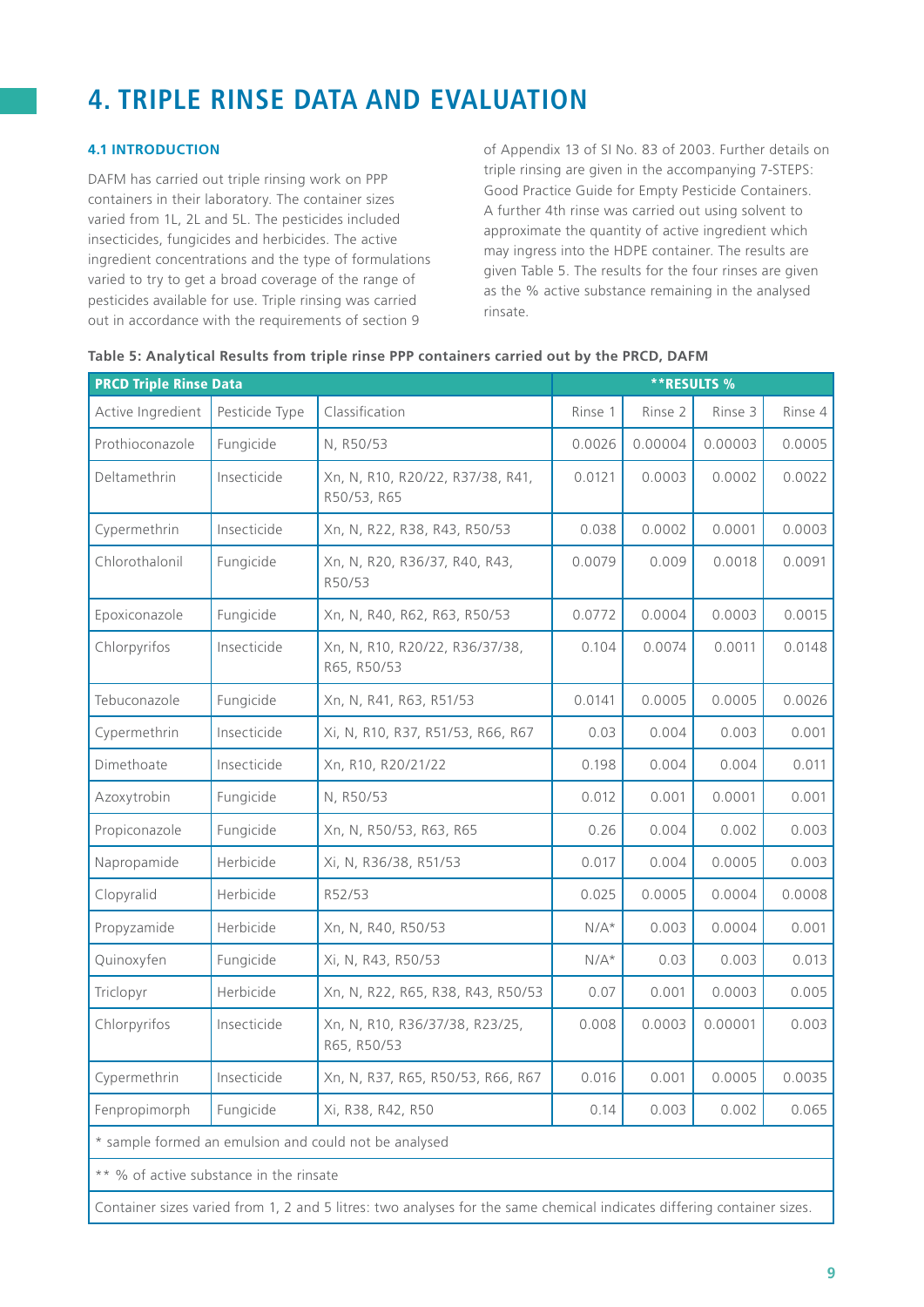#### **4.2 Analysis and Recommendations**

#### **4.2.1 Current position under Dangerous Preparations Directive**

The waste mixture to be assessed under the Dangerous Preparations Directive is the empty pesticide container plus the residues remaining after triple rinsing. Based on the results obtained in the DAFM trial, the mass of the pesticide residues left in the containers after triple rinsing was estimated and these extrapolated amounts were then calculated as a percentage of the combined mass of the container and the pesticide residue in order that the appropriate comparison could be made with relevant human and ecotoxicity limits in the Dangerous Preparations Directive. The most stringent concentration limits for hazardous waste under human health criteria (i.e., H6 toxic and very toxic) is ≥0.1% and the ecotoxicity concentration limit (i.e., H14 acute aquatic toxicity and long term effects) ≥0.25%. The analysis indicated that relevant percentage concentration limits for human and ecotoxicity are not exceeded for all the pesticide containers tested therefore the emptied triple rinsed PPP can classified as non-hazardous waste. This classification will need to be reviewed in 2015 when the Dangerous Preparation Directive is revoked and replaced with the Classification, Labelling and Packaging Regulation (1272/2008).

The results of the DAFM trial also demonstrate the efficacy of triple rinsing with water. It is clear that the decline in concentrations from rinse 1 to rinse 3 is of such a magnitude that a fourth water rinse would not result in a significant extra effect on the efficiency of washing.

#### **4.2.2 Future considerations under CLP Regulation 1272/2008**

Waste is considered a mixture for the purposes of the CLP Regulation (1272/2008) and therefore this Regulation will apply to the classification of hazardous waste from the 1st June 2015 under Annex III to Directive 2008/98/EC on Waste. Under the CLP Regulation the ecotoxicity concentration limits are considerably more stringent. The procedure for determining if a waste mixture containing a pesticide should be classified as hazardous or non-hazardous involves estimating the amount of pesticide in the mixture as a percentage by weight and comparing this level with the relevant ecotoxicity percentage limit under Regulation 1272/2008. An additional factor called an M factor (multiplication factor – see footnote 7) is used to adjust the estimated level of certain substances that are classified as "hazardous to the aquatic environment acute category 1 or chronic category 1", in order that low concentrations of such highly toxic components are given an increased weight in the mixture classification calculation, since very low levels could contribute to the toxicity of a mixture but might not otherwise be accounted for. Further information on CLP Regulation is given in Appendix 1.

Based on the results obtained in the DAFM trial, the mass of pesticide residues left in the containers after triple rinsing was estimated and these extrapolated amounts were then calculated as a percentage of the combined mass of the container and the pesticide residue, and multiplied with M factors where necessary, in order that the appropriate comparison could be made with the relevant ecotoxicity percentage limits under Regulation 1272/2008. This analysis indicated that for most of the pesticides in the trial the relevant ecotoxicity percentage limits under Regulation 1272/2008 would not be exceeded if the triple-rinsing procedure was followed but for a small number of pesticides with very high M factors (e.g. chlorpyrifos  $(M = 10,000)$  and deltamethrin  $(M = 1,000,000)$ the possibility of exceedances could not be excluded. The number of triple-rinsed pesticide containers potentially liable to classification as hazardous waste on an individual basis would constitute only a small percentage of the overall waste stream of triple-rinsed pesticide containers.

The PRCD of the DAFM has provided a list of all insecticides and molluscicide active ingredients currently approved for use in Ireland and placed on the market in 2008. Insecticides are most likely to contain active substances which are particularly toxic to the aquatic environment. The PRCD has estimated the number of containers likely to have been placed on the market, based on the container(s) sizes available and also an estimate of the weight of plastic for each set of products. Of the total 350 tonnes of PPP containers placed on the market, approximately 35 tonnes will have contained insecticide or molluscicides which represent 10% of the total quantity of PPP containers sold. An examination of the active substances shows that under the CLP Regulations, approximately 5.5 tonnes of the PPP containers have M-factors assigned (10, 100, 1000, 10,000 or 1,000,000), therefore it is likely that some of these containers will be deemed hazardous under the CLP Regulations. The worst case scenario is that from June 2015 based on the current 350 tonnes of PPP containers placed on the market in Ireland, 5.5 tonnes maybe classified at end-of-life as hazardous waste, representing 1.5% of the total tonnages of PPP waste containers.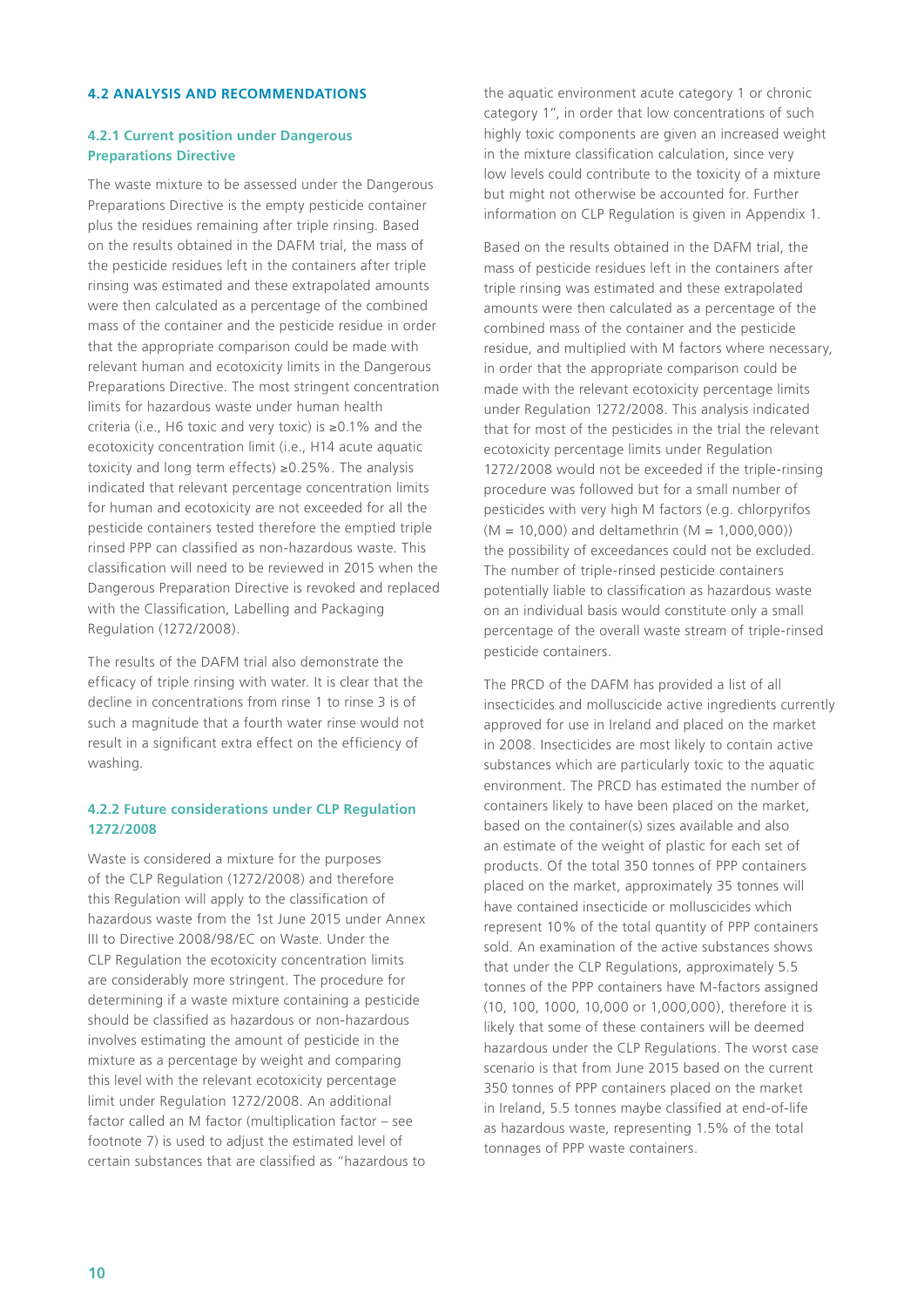#### **4.2.3 Recommendations**

- ▼ Triple rinsed PPP containers are non-hazardous waste provided they are managed in accordance with the EPA and the DAFM 7-STEPS: Good Practice Guide for Empty Pesticide Containers (PPP).
- ▼ Recycled plastic regrind shall not be used in human or animal food chain processes, products and packaging.
- ▼ During 2012 the EPA and DAFM will collect and carryout triple rinsing and analysis of empty PPP containers as part of the collection scheme offered by Farm Plastics Recycling Ltd. at various bring centres around the country.
- ▼ The DAFM will require triple rinse data to be provided by companies applying for a licence to place plant protection products on the market and this data will be used in any review/update of the 7-STEPS: Good Practice Guide and this technical background document on PPP containers.
- ▼ Any recommendations and guidance contained in this technical document and the 7-STEPS: Good Practice Guide for empty PPP containers will be reviewed and updated as required, e.g., changes in legislation, best practice, results from analytical work etc.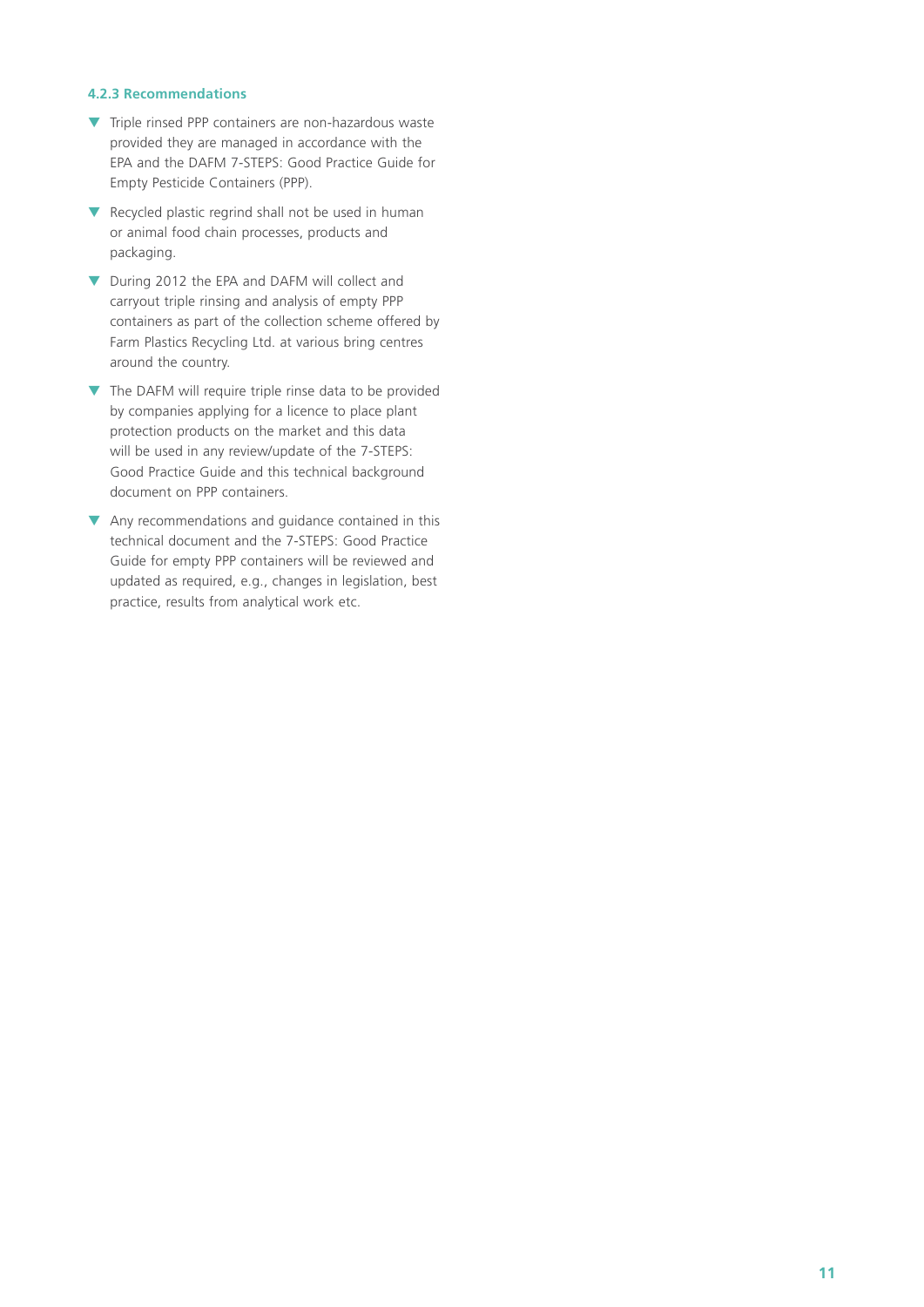# **5. References and information sources**

- ▼ EPA and the DAFM. 2012. 7-STEPS: Good Practice Guide for empty pesticide containers. EPA, County Wexford, Ireland.
- ▼ ANSI/ASABE. 2006. Recycling Plastic Containers from Pesticide and Pesticide-Related Products – ASNI/ ASABE S596 FEB 2006(R2011). American Society of Agricultural and Biological Engineers, Michigan, USA.
- ▼ Environment Agency., Scottish Environmental Protection Agency., and Northern Ireland Environment Agency (2011) Hazardous Waste Interpretation of the definition and classification of hazardous waste – Technical Guidance WM2. EA, Bristol, UK.
- ▼ European Crop Protection Association (2007). Crop Protection Plastic Containers – the case for nonhazardous classification. ECPA, Brussels, Belgium.
- ▼ United States Environmental Protection Agency (1992). Container Study – Report to Congress. USEPA, Office of Pesticide Programmes, Washington DC, USA.
- ▼ WHO/FAO. 2008. International Code of Conduct on the distribution and use of pesticides – Guidelines on the Management Options for Empty Pesticide Containers. WHO/FAO. USA.
- ▼ *http://www.epa.gov/pesticides/regulating/ccrulebrochure.pdf*
- ▼ *[http://www.epa.gov/pesticides/regulating/](http://www.epa.gov/pesticides/regulating/containers.htm) containers.htm*
- ▼ *http://www.acrecycle.org/*
- ▼ *http://www.epa.gov/oppfead1/labeling/lrm/chap-13.pdf*
- ▼ *http://www.asabe.org/*
- ▼ *http://www.farmplastics.ie/*
- ▼ *http://www.drummuster.com.au/*
- ▼ *http://www.environment.gov.au/settlements/ [publications/chemicals/scheduled-waste/review.](http://www.environment.gov.au/settlements/publications/chemicals/scheduled-waste/review.html) html*
- ▼ *http://www.pcs.agriculture.gov.ie/*
- ▼ *http://www.epa.ie/*
- ▼ *http://www.environment-agency.gov.uk/*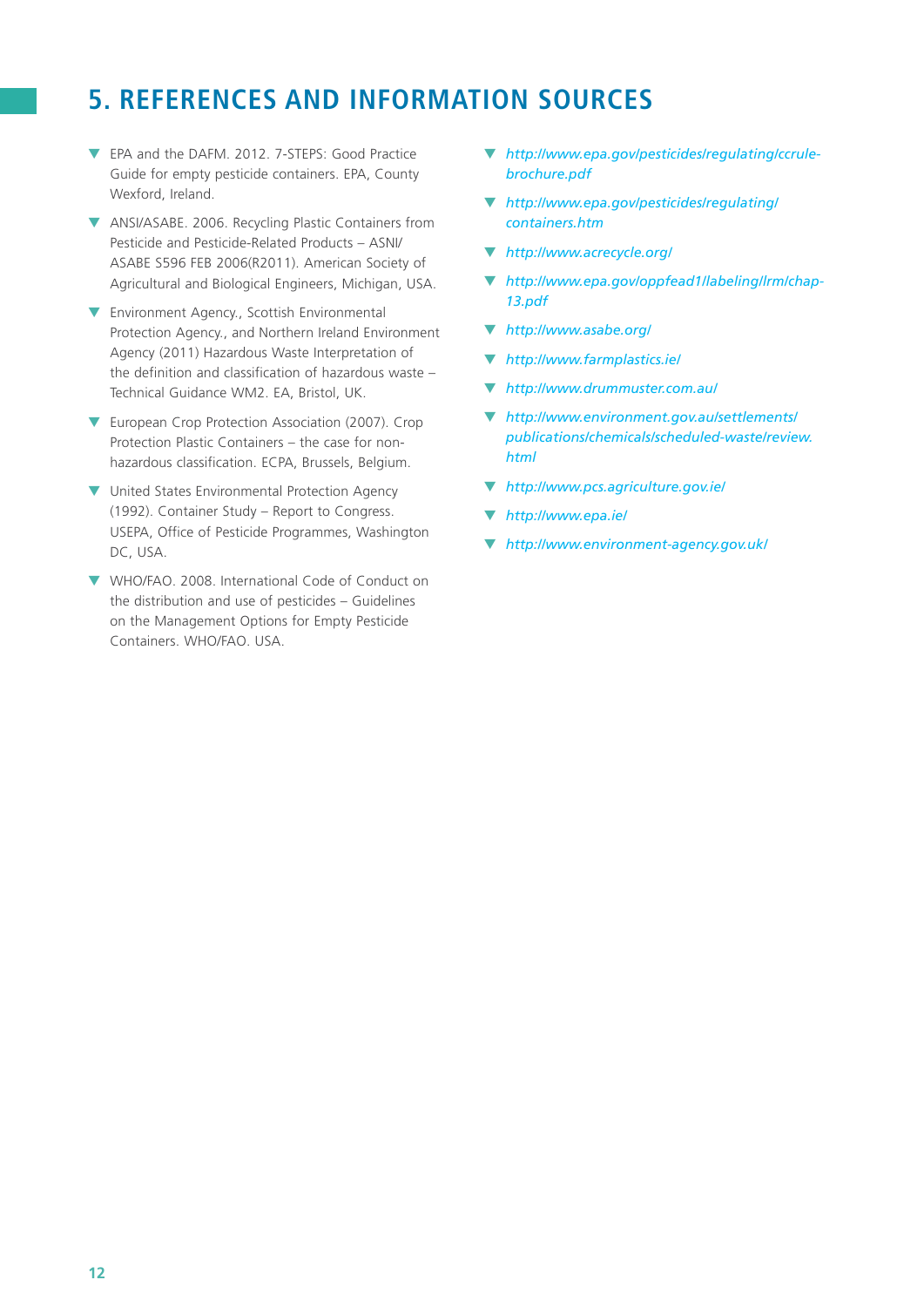### **Appendix 1. Additional background information on THE CLP Regulation**

#### **Regulation (EC) No 1272 of 2008 (CLP Regulation)**

Until 1 June 2015, mixtures such as PPP container waste shall be classified, labelled and packaged in accordance with Dangerous Preparations Directive 1999/45/EEC. From that date the classification of triple rinsed PPP containers as hazardous or non-hazardous waste will be determined by reference to Regulation 1272/2008 to determine whether the waste contains substances or mixtures at a concentration above a generic or specific concentration limit detailed in the Regulation. Article 10 (1) states that *Specific concentration limits and generic concentration limits are limits assigned to a substance indicating a threshold at or above which the presence of that substance or in a mixture as an identified impurity, additive or individual constituent leads to the classification of the substance or mixture as hazardous.*

Annex VI of Regulation No. 1272/2008 has revised the nomenclature and has harmonised the classification and labelling of hazardous substances (Hazard class and Category codes). Annex VII provides a Translation Table to assist translation of a classification made for a substance or mixture under Directive 67/548/ EEC or Directive 1999/45/EC into the corresponding classification under Regulation 1272/2008. Annex I Part 1.1.2 provides specific concentration limits, M-factors and generic cut-off values. Specific concentration limits and generic concentration limits are limits assigned to a substance indicating a threshold at or above which the presence of that substance in another substance or in a mixture as an identified impurity, additive or individual constituent leads to the classification of the substance or mixture as hazardous. Table 6 provides a summary of the Classification, Risk Phases, Hazard Class and category, and hazard class generic cut-off values which could be applicable to PPP containers under Regulation 1272/2008.

| <b>Category of</b><br>danger     | <b>Risk phrase</b> | <b>Properties of</b><br>wastes which<br>renders them<br><b>hazardous</b> | <b>Hazard class and</b><br>category under CLP<br>Reg.                | <b>Hazard class generic cut off-values</b><br>under CLP Reg.               |  |
|----------------------------------|--------------------|--------------------------------------------------------------------------|----------------------------------------------------------------------|----------------------------------------------------------------------------|--|
| Toxic $(T)^{10}$                 | R23                | H6                                                                       | Acute Tox.3 (gas)<br>Acute Tox.2 (vapour)<br>Acute Tox.3 (dust/mist) | Acute Toxicity Category 1 to $3 = 0.1\%$<br>Acute Category $4 = 1.0\%$     |  |
|                                  | R24                | H <sub>6</sub>                                                           | Acute Tox.3                                                          |                                                                            |  |
|                                  | R <sub>25</sub>    |                                                                          | Acute Tox.3                                                          |                                                                            |  |
| <b>Very Toxic</b><br>$(T+)^{11}$ | R <sub>26</sub>    | H <sub>6</sub>                                                           | Acute Tox.2 (gas)<br>Acute Tox.1 (vapour)<br>Acute Tox.2 (dust/mist) | Acute Toxicity Category 1 to $3 = 0.1\%$<br>Acute Category $4 = 1.0\%$     |  |
|                                  | R <sub>27</sub>    | H6                                                                       | Acute Tox.1                                                          |                                                                            |  |
|                                  | R28                | H6                                                                       | Acute tox.2                                                          |                                                                            |  |
| Ecotoxic( $N$ ) <sup>12</sup>    | <b>R50</b>         | H <sub>14</sub>                                                          | Aquatic Acute 1                                                      | Hazardous to the aquatic environment                                       |  |
|                                  | $R50 - R53$        | H <sub>14</sub>                                                          | Aquatic Acute 1<br>Aquatic Chronic 1                                 | Aquatic Acute Category $1 = 0.1\%$<br>Aquatic Chronic Category $1 = 0.1\%$ |  |
|                                  | $R51 - R53$        | H <sub>14</sub>                                                          | Aquatic Chronic 2                                                    | Aquatic Chronic Category 2 to $4 = 1\%$                                    |  |
|                                  | R <sub>52</sub>    | H <sub>14</sub>                                                          | Aquatic Chronic 3                                                    |                                                                            |  |
|                                  | <b>R53</b>         | H <sub>14</sub>                                                          | Aquatic Chronic 4                                                    |                                                                            |  |

**Table 6: Summary of Classification, Risk Phrases, Hazard Class and Category, and Generic cut-off values under CLP** 

10. Under Directive 91/689/EEC wastes containing toxic substances where total concentration of the substance in the waste ≥3% is classified as hazardous waste.

11. Under Directive 91/689/EEC wastes containing very toxic substances where total concentration of the substance in the waste ≥ 0.1% is classified as hazardous waste.

12. Council Regulation 1272/2008 Annex VI Table 3.2 provides specific concentration limits, where different from generic concentration limits for the list of harmonised classification and labelling of dangerous substances from Annex I of Directive 65/548/EEC.